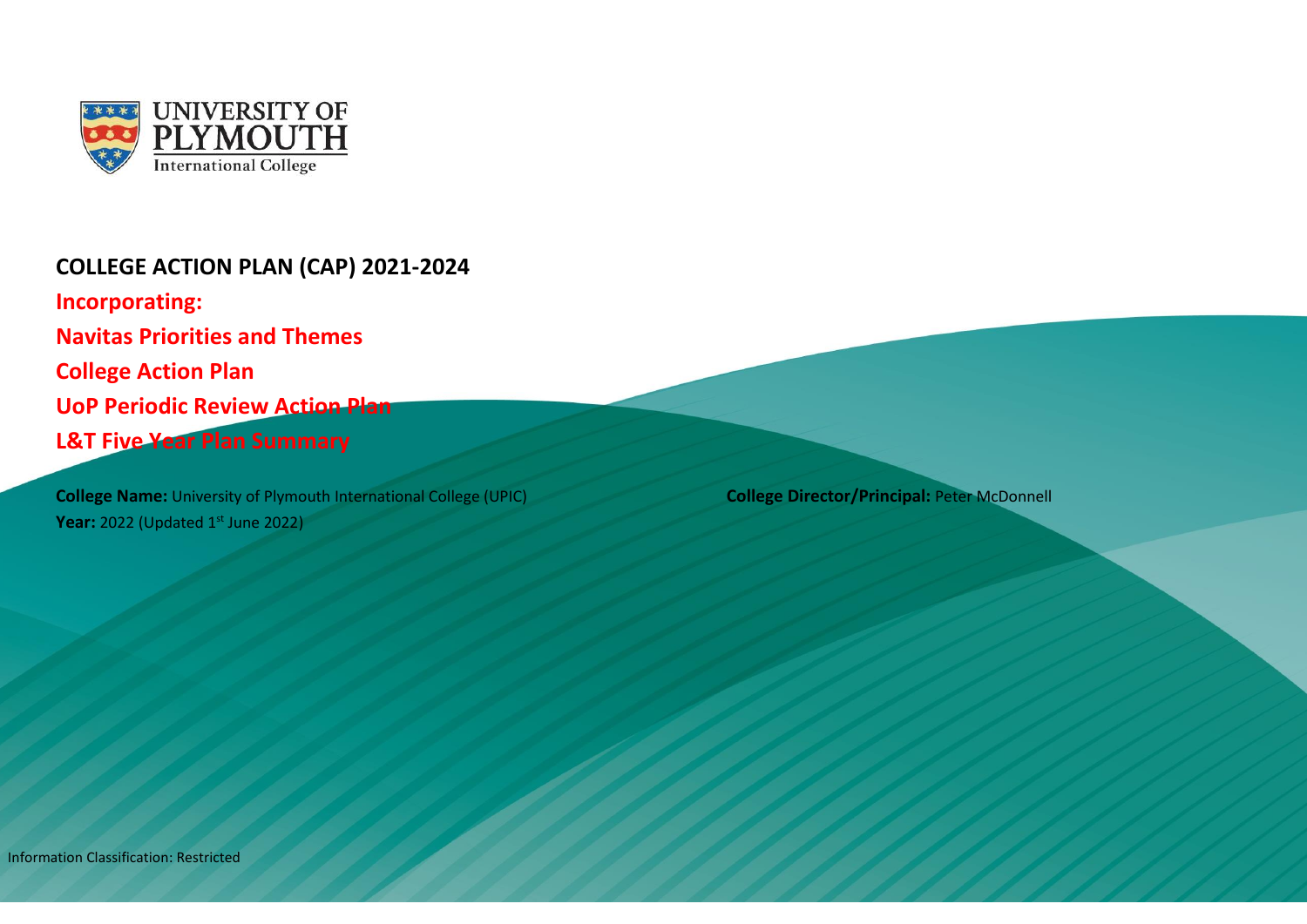| <b>Priority 1</b>                                                                                                                                                                                                                                                                                                                                                                                                                                                                          | <b>Priority 2</b>                                                                                                                                                                                                                                                                                                                                                                                                                 |                                                                                                                                                                                                                                                                    | <b>Priority 3</b> | <b>Priority 4</b>                                                                                                                                                                                                                                  | <b>Priority 5</b>                                                                                    |  |  |  |  |  |  |                                                                                                                                                                                    |                                                                                                                  |
|--------------------------------------------------------------------------------------------------------------------------------------------------------------------------------------------------------------------------------------------------------------------------------------------------------------------------------------------------------------------------------------------------------------------------------------------------------------------------------------------|-----------------------------------------------------------------------------------------------------------------------------------------------------------------------------------------------------------------------------------------------------------------------------------------------------------------------------------------------------------------------------------------------------------------------------------|--------------------------------------------------------------------------------------------------------------------------------------------------------------------------------------------------------------------------------------------------------------------|-------------------|----------------------------------------------------------------------------------------------------------------------------------------------------------------------------------------------------------------------------------------------------|------------------------------------------------------------------------------------------------------|--|--|--|--|--|--|------------------------------------------------------------------------------------------------------------------------------------------------------------------------------------|------------------------------------------------------------------------------------------------------------------|
| <b>Engage students fully with</b><br>the curriculum, learning<br>process and infrastructure<br>available to them                                                                                                                                                                                                                                                                                                                                                                           | Develop a culture of<br>partnership and co-<br>production with students that<br>underpins the design, delivery<br>and review of learning<br>experiences                                                                                                                                                                                                                                                                           | <b>Ensure that students from all</b><br>backgrounds are supported<br>to complete their pathway<br>programmes and well<br>prepared to advance to the<br><b>University partner</b>                                                                                   |                   |                                                                                                                                                                                                                                                    |                                                                                                      |  |  |  |  |  |  | <b>Continue to monitor and</b><br>review, test and improve the<br>quality of evidence to<br>understand the most<br>effective learning and<br>teaching techniques and<br>strategies | <b>Learn how effective</b><br>specific interventions are<br>in supporting students to<br>achieve their potential |
| A portion of UPICs curriculum<br>is set by the University as we<br>match up in first year<br><b>Business modules, Our</b><br>foundation programmes are<br>set up with this in mind and<br>are often set in conjunction to<br>what the University<br>programmes are that students<br>are progressing to. Especially<br>the Science and Engineering<br>modules. By achieving this<br>we also provide an<br>internationalised and<br>inclusive curriculum that is<br>relevant and challenging | <b>Completion of this priority</b><br>ensures that UPIC are able to<br>achieve the QAA and OfS<br>requirement of student<br>involvement in programme<br>design. This will be monitored<br>through Student Council, CET<br>and T&L boards. It will also go<br>some way to ensure that the<br>curriculum is relevant and<br>challenging. Achieving this will<br>mean that we will also need to<br>increase CPD participation rates. | By completion of this one we<br>will complete the priorities of<br>maximising the number of<br>students who progress<br>confidently and increase the<br>number of good degrees as we<br>cannot influence teaching and<br>learning in the second and third<br>years |                   | This priority ensures effective<br>annual monitoring occurs and<br>UPIC keeps up to date with the<br>way that data needs to be<br>presented to QAA/Academic<br>registry/AAC committee etc.<br>and how to get the most out of<br>that data/evidence | <b>Active and early interventions</b><br>are essential to achieve the<br>best out of UPIC's students |  |  |  |  |  |  |                                                                                                                                                                                    |                                                                                                                  |
|                                                                                                                                                                                                                                                                                                                                                                                                                                                                                            | Theme 1                                                                                                                                                                                                                                                                                                                                                                                                                           |                                                                                                                                                                                                                                                                    |                   | Theme 2                                                                                                                                                                                                                                            |                                                                                                      |  |  |  |  |  |  |                                                                                                                                                                                    |                                                                                                                  |
|                                                                                                                                                                                                                                                                                                                                                                                                                                                                                            | <b>Digital Literacy</b>                                                                                                                                                                                                                                                                                                                                                                                                           |                                                                                                                                                                                                                                                                    |                   | <b>Assessment and Feedback</b>                                                                                                                                                                                                                     |                                                                                                      |  |  |  |  |  |  |                                                                                                                                                                                    |                                                                                                                  |
|                                                                                                                                                                                                                                                                                                                                                                                                                                                                                            | As per the QAA Good Practice Case Study programme (2018) embedding                                                                                                                                                                                                                                                                                                                                                                |                                                                                                                                                                                                                                                                    |                   | This theme feeds into Section B6 of the QAA Quality Code "Assessment of                                                                                                                                                                            |                                                                                                      |  |  |  |  |  |  |                                                                                                                                                                                    |                                                                                                                  |
|                                                                                                                                                                                                                                                                                                                                                                                                                                                                                            | digital literacy has been used as a theme for Higher Education Review and<br>has featured as a topic in the Quality Enhancement Network                                                                                                                                                                                                                                                                                           |                                                                                                                                                                                                                                                                    |                   | <b>Students and Recognition of Prior Learning".</b>                                                                                                                                                                                                |                                                                                                      |  |  |  |  |  |  |                                                                                                                                                                                    |                                                                                                                  |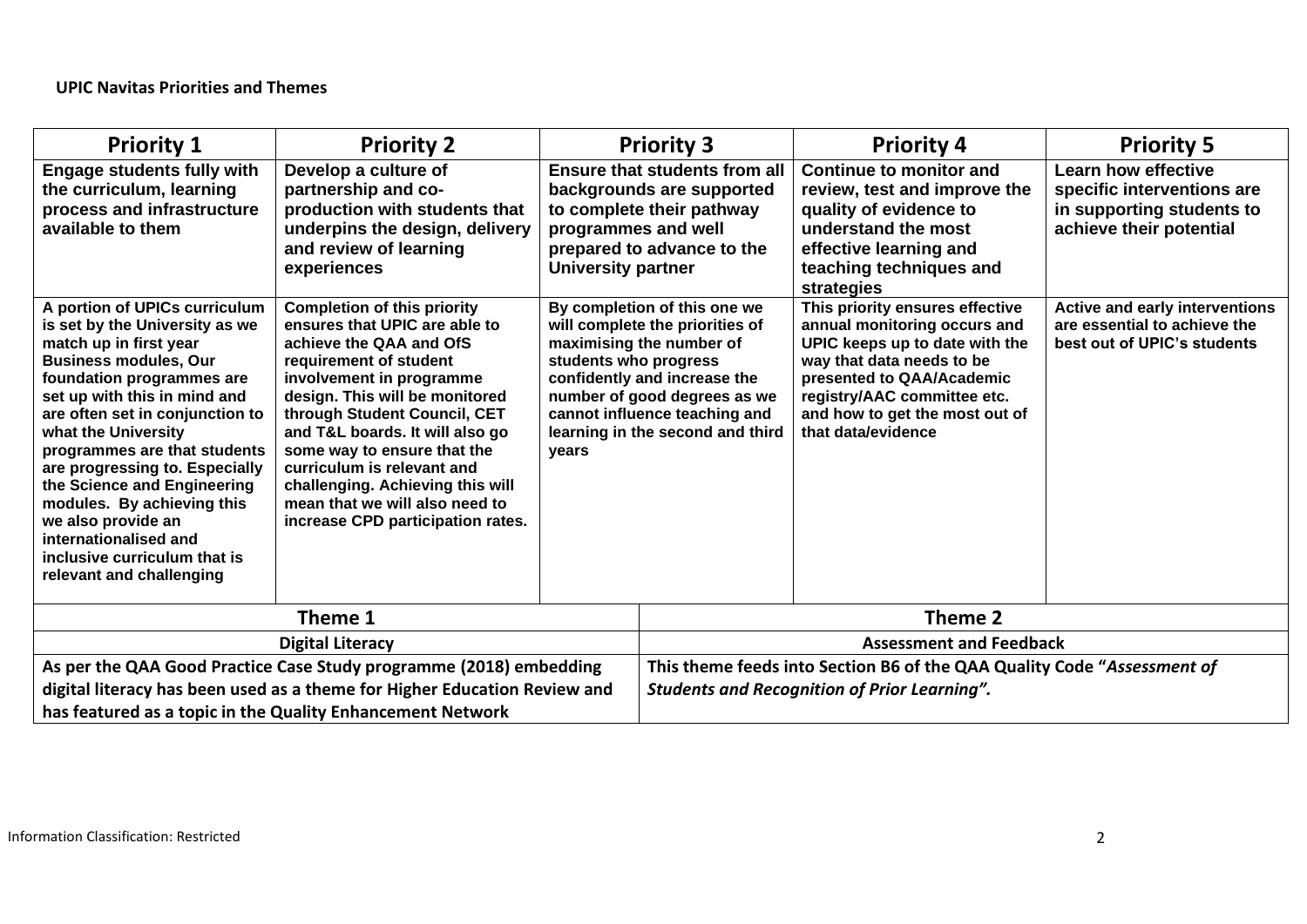#### **UPIC College Action Plan**

### **Teaching and Learning**

| Issue                                                                                                                                                                                                                                                                                                                                                                                                                                                                                  | <b>Specific Action</b>                                                                                                                                                                                                                                                                                                                                                                       | Timescale and<br><b>Review Date</b>                                                                         | Person<br>Responsible | <b>Success</b><br>Criteria / Targets                                                                                                                                                                                                                              | Evidence of<br>Achievement                                                                                                                 | Monitoring, Evaluation<br><b>Reporting Arrangements</b>                                | Progress on Actions and Targets (inclusive of<br>dates)                                                                                                                                                                                                                                                                                                                                                                                                                                                                                                                                                      | Individual<br><b>Actions</b><br>Complete |
|----------------------------------------------------------------------------------------------------------------------------------------------------------------------------------------------------------------------------------------------------------------------------------------------------------------------------------------------------------------------------------------------------------------------------------------------------------------------------------------|----------------------------------------------------------------------------------------------------------------------------------------------------------------------------------------------------------------------------------------------------------------------------------------------------------------------------------------------------------------------------------------------|-------------------------------------------------------------------------------------------------------------|-----------------------|-------------------------------------------------------------------------------------------------------------------------------------------------------------------------------------------------------------------------------------------------------------------|--------------------------------------------------------------------------------------------------------------------------------------------|----------------------------------------------------------------------------------------|--------------------------------------------------------------------------------------------------------------------------------------------------------------------------------------------------------------------------------------------------------------------------------------------------------------------------------------------------------------------------------------------------------------------------------------------------------------------------------------------------------------------------------------------------------------------------------------------------------------|------------------------------------------|
| To ensure that all students<br>receive high-quality and<br>individualised feedback on<br>assessments, and that this<br>is provided in a timely<br>manner.<br><b>Supports NVT UPE L&amp;T</b><br><b>Strategy 2018-2023</b><br><b>Strategic Aims</b><br><b>Supports QAA Quality</b><br><b>Code Section Learning and</b><br><b>Teaching</b><br><b>Supports UPIC's Priority 1</b><br>& 3 and Theme 2<br><b>Supports OfS Condition of</b><br><b>Registration B1, B2 and B5</b>              | Regular training<br>workshops for academic<br>staff. Use of the Portal<br>in the induction process<br><b>Promulgation of Navitas</b><br>Learning and Teaching<br>training opportunities                                                                                                                                                                                                      | On-going<br>throughout the<br>timescale of the<br>action plan<br>Reviewed at the<br>end of each<br>semester | CDP/HOTL              | Positive feedback<br>from students and<br>survey data.<br>Progression and<br>retention data<br><b>KPI: Positive</b><br><b>Feedback from</b><br><b>QAA, External</b><br><b>Examiners and</b><br><b>University partners</b>                                         | Consistent<br>positive feedback<br>from students and<br>external<br>authorities (QAA,<br>External<br>examiners,<br>Plymouth<br>University) | Partnership<br>management meetings<br>(SPMB/AAC)<br>Navitas UK L&TC<br>Navitas UK L&TF | <b>On-going process</b><br>$\bullet$<br>See completed actions in 2018-21 Action<br><b>Positive feedback from External Examiners</b><br>$\bullet$<br>regarding Moderation and feedback<br><b>Mechanisms in September 2021</b><br>New moderation packs available to all ATS<br>detailing moderation and first marking<br>processes<br>Feedback that College moving in the right<br>direction in Award Boards January 2022<br>Updated and superseded by feedback from<br>May award boards which was broadly<br>similar in scope<br>Tutors reminded about their obligations to<br>return work in a timely manner |                                          |
| Provide high quality<br>teaching, learning and<br>assessment opportunities<br>to enable students from a<br>diverse range of<br>backgrounds to thrive<br><b>Supports NVT UPE L&amp;T</b><br><b>Strategy 2018-2023</b><br><b>Strategic Aims, point</b><br>number 1<br><b>Supports QAA Quality</b><br><b>Code Section Learning and</b><br><b>Teaching; Section Student</b><br><b>Engagement; Assessment</b><br>and Feedback<br><b>Supports UPIC priority 1 &amp;</b><br>3 and Theme 1 & 2 | Ensure tutors have a<br>relevant teaching<br>qualification and are<br>making use of Navitas<br>and in house training<br>opportunities.<br>To partake in peer<br>observations on a<br>annual basis<br>Completion of end of<br>semester tutor forms<br>with and emphasis on<br>the student engagement<br>and best practice<br>sections<br>Observation from<br>management on an<br>annual basis | End of semester<br>review for tutor<br>feedback.<br>Observations on<br>an annual basis                      | HOCS/HOTL             | Increased positive<br>feedback during end<br>of semester surveys<br>for tutors.<br>Increasing the pass<br>rate and the<br>average grade on<br>each module<br>Higher proportion<br>of upper second<br>class and first class<br>degrees from<br>progressed students | <b>Student success</b><br>rate at Award<br>Boards; annual<br>progression rates;<br>tracer data and<br>graduation data                      | Through AAC and Tracer<br>data reporting                                               | <b>On-going proces</b><br>$\bullet$<br>See completed actions in 2018-21 Action<br>$\bullet$<br>Hybrid Learning approach in September 2021<br>to ensure students unable to attend Face to<br>Face teaching do not lose out<br>sessions recorded and Hosted on the VLE<br>Plans in place to continue recording of<br>sessions as per student council request<br>Assessment strategies in numerous modules<br>adjusted to match UoP modules and<br>alleviate concerns for online final exams<br>Attendance policy changed to encourage<br>more UK based students into the classroom                             |                                          |

Information Classification: Restricted 3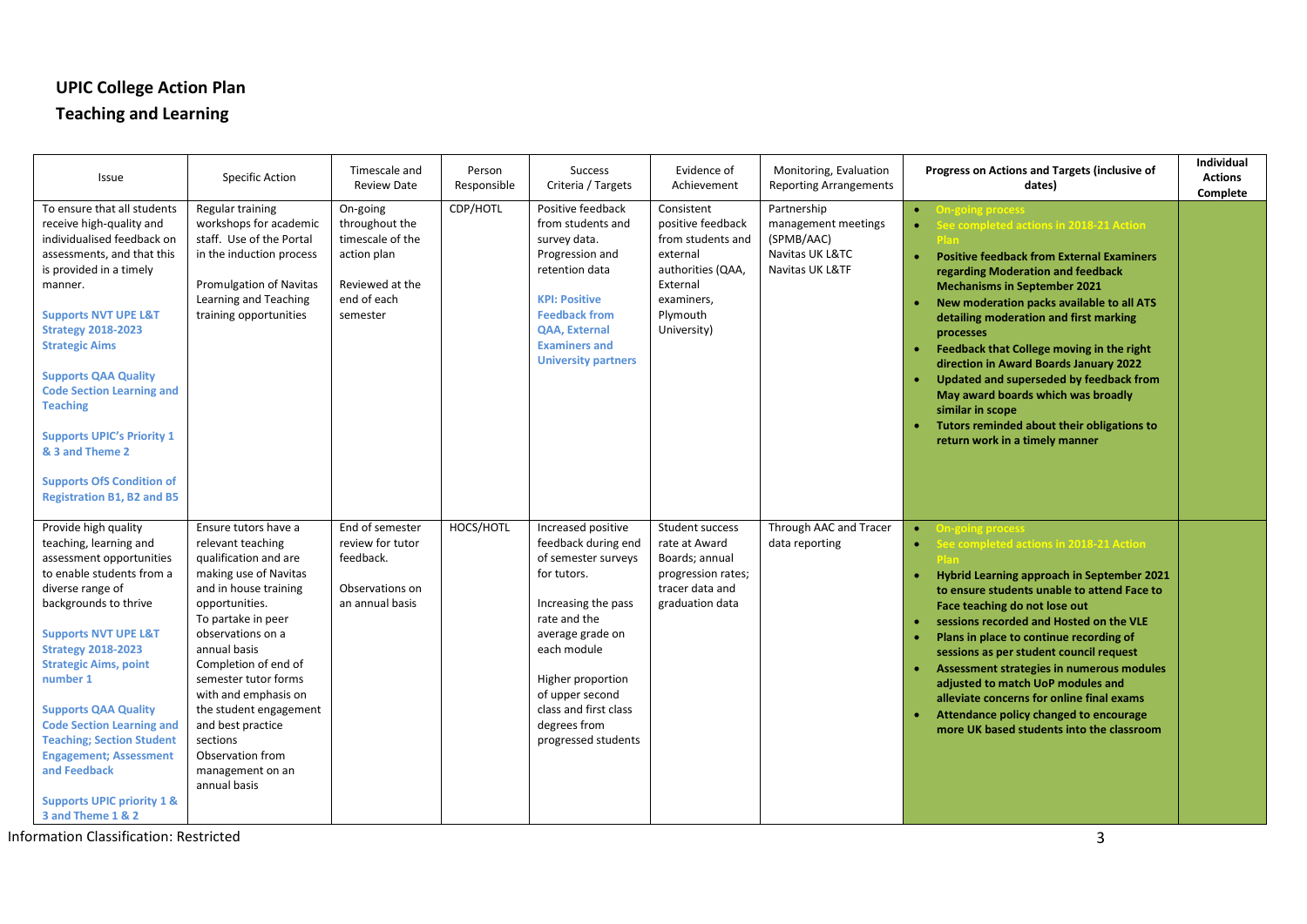| <b>Supports OfS Condition of</b><br><b>Registration B1, B2 and B5</b>                                                                                                                                                                                                                                                                                                                 |                                                                                                                                                                                                                 |                                                                   |           |                                          |                                                                                                                                                                          |                                                                                                                                                     |                                                                                                                                                                                                                                                                                                                                               |  |
|---------------------------------------------------------------------------------------------------------------------------------------------------------------------------------------------------------------------------------------------------------------------------------------------------------------------------------------------------------------------------------------|-----------------------------------------------------------------------------------------------------------------------------------------------------------------------------------------------------------------|-------------------------------------------------------------------|-----------|------------------------------------------|--------------------------------------------------------------------------------------------------------------------------------------------------------------------------|-----------------------------------------------------------------------------------------------------------------------------------------------------|-----------------------------------------------------------------------------------------------------------------------------------------------------------------------------------------------------------------------------------------------------------------------------------------------------------------------------------------------|--|
| The range of extra-<br>curricular activities<br>organised by College staff<br><b>Supports NVT UPE L&amp;T</b><br><b>Strategy 2018-2023</b><br><b>Strategic Aims, point 1&amp;2</b><br><b>Supports QAA Quality</b><br><b>Code Section Learning and</b><br><b>Teaching and Enabling</b><br><b>Student Success</b><br><b>Supports UPIC Priority 2</b><br>and Theme 1                     | Monitor and review the<br>breadth of extra-<br>curricular activities in<br>place across the UK<br>College network<br>Facilitate via the Navitas<br>UK L&TF as a platform<br>for the sharing of best<br>practice | Continuous<br>process                                             | CDP/CMT   | Increased student<br>satisfaction        | Improved student<br>academic<br>performance<br>measured in<br>academic KPIs<br>Improved student<br>satisfaction<br>measured by<br>student<br>satisfaction<br>reports/ISB | Academic KPIs are<br>reported regularly in<br><b>MER/Quarterly Reports</b><br>to NVT HQ<br>CTLB monitors outcome<br>of student satisfaction<br>data | <b>On-going process</b><br>See completed actions in 2018-21 Action<br><b>Joint Orientation event with ISA</b><br>More events available as we transition out of<br><b>COVID restrictions</b><br><b>Student council involvement</b><br><b>Student Welcome parties now mid semester</b><br>202201 Students arranging trip to the Eden<br>Project |  |
| Provide a safe, inclusive<br>and stimulating learning<br>environment that<br>considers students as<br>equal partners in the<br>educational process<br><b>Supports NVT UPE L&amp;T</b><br><b>Strategy 2018-2023</b><br><b>Strategic Aims, point</b><br>number 2 & 6<br><b>Supports priority 2 &amp; 3</b><br>and theme 1<br><b>Supports OfS Condition of</b><br><b>Registration B2</b> | Monitor student<br>feedback throughout the<br>semester and ensure<br>that tutors are aware of<br>their duties under this<br>action                                                                              | End of semester<br>review<br>Continuous<br>throughout<br>semester | HOCS/HOTL | Positive and<br>constructive<br>feedback | Student end of<br>semester<br>feedback<br><b>Student Council</b><br>Teaching and<br>Learning Board<br>and CET<br>Increased student<br>success rate                       | Reported through the<br>CET and T&L boards<br>Analysis of student feed<br>back<br>Annual monitoring<br>process                                      | <b>On-going process</b><br>$\bullet$<br>See completed actions in 2018-21 Action<br>Students involved in local committees and<br>are invited to Navitas Academic Boards<br>Return to face-to-face teaching in September<br>2021<br><b>Face to Face student Council Meetings.</b><br>Continuance of hybrid approach until June<br>2022          |  |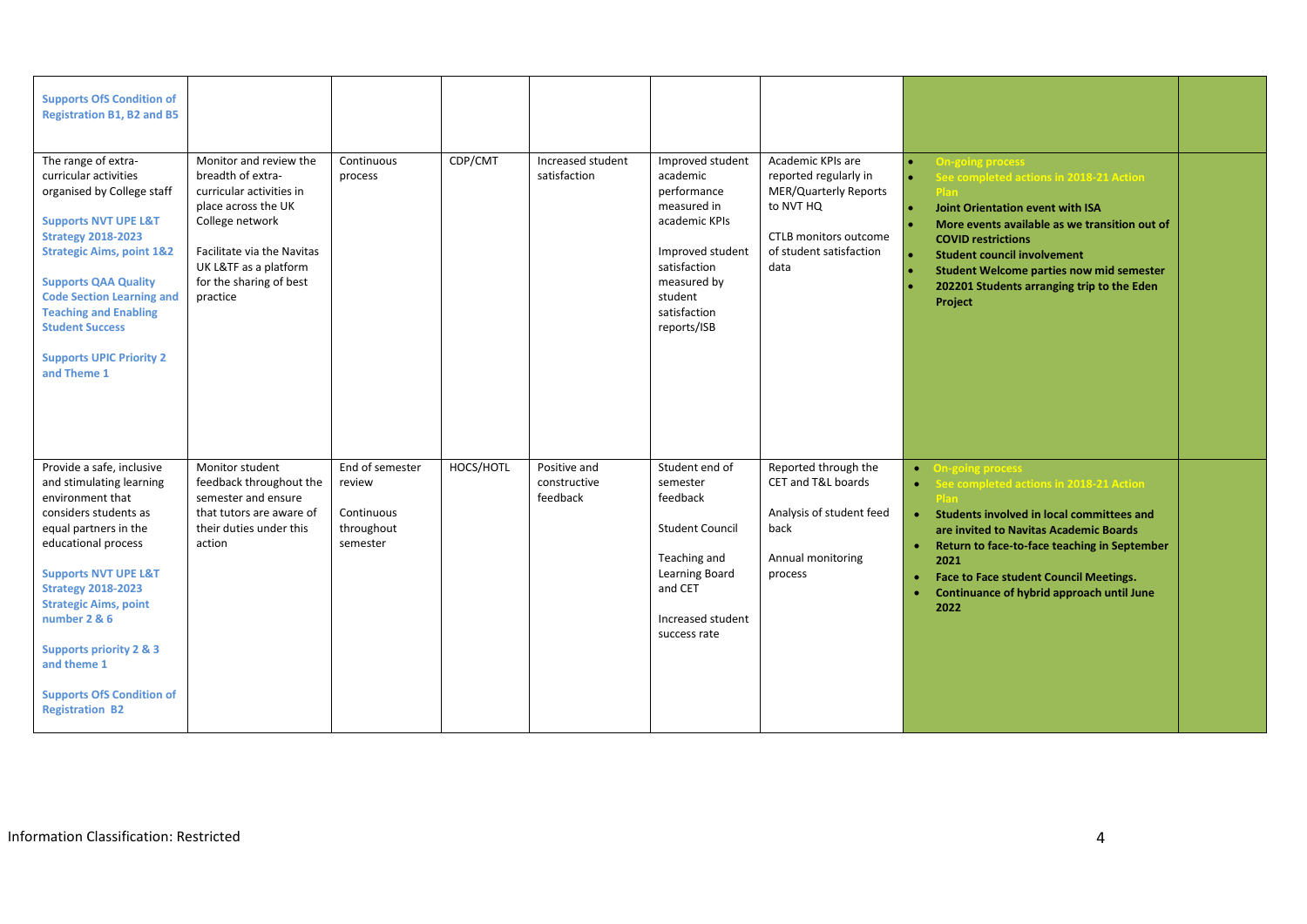| Create an environment in<br>which students develop<br>skills and confidence for<br>success in academic study,<br>the workplace and in the<br>global community<br><b>Supports NVT UPE L&amp;T</b><br><b>Strategy 2018-2023</b><br><b>Strategic Aims, point</b><br>number 3<br><b>Supports the OfS</b><br><b>Employability and Skills</b><br>agenda<br><b>Supports the QAA Quality</b><br><b>Code Chapter Monitoring</b><br>and Evaluation<br><b>Supports UPIC Priority 4</b><br>and theme 1<br><b>Supports OfS Condition of</b><br>Registration B1, B2, B3, B4 | Ensure that UPIC<br>students are able to<br>cope in the wider<br>University and within<br>the workplace once<br>progressed | Annually              | HOCS/HOTL                 | Increased levels of<br>student success on<br>an annual basis | Tracer data for<br>both Modules and<br>Graduation<br>purposes<br>Feedback from<br><b>UoP</b><br>Annual<br>Monitoring                                                                                             | Reported through the<br>AAC and where<br>necessary the SPMB  | <b>Ongoing process</b><br>$\bullet$<br>See completed actions in 2018-21 Action<br>Plan<br>• Mentoring available to students for staff and<br>current students<br>• Open door policy so students can get help and<br>advice from staff<br>· Implementation of a drive towards effective<br>independent learning. Students to be made<br>aware of bias within research sources<br>• Digital literacy and student led learning<br>strategies now part of the College five-year<br>plan                                                                                                                                                                                                                                                                                            |  |
|---------------------------------------------------------------------------------------------------------------------------------------------------------------------------------------------------------------------------------------------------------------------------------------------------------------------------------------------------------------------------------------------------------------------------------------------------------------------------------------------------------------------------------------------------------------|----------------------------------------------------------------------------------------------------------------------------|-----------------------|---------------------------|--------------------------------------------------------------|------------------------------------------------------------------------------------------------------------------------------------------------------------------------------------------------------------------|--------------------------------------------------------------|--------------------------------------------------------------------------------------------------------------------------------------------------------------------------------------------------------------------------------------------------------------------------------------------------------------------------------------------------------------------------------------------------------------------------------------------------------------------------------------------------------------------------------------------------------------------------------------------------------------------------------------------------------------------------------------------------------------------------------------------------------------------------------|--|
| and B5<br>Deliver a personalised and<br>professional support<br>service to students from all<br>backgrounds that will<br>ensure that they are able<br>to access all learning<br>facilities to overcome<br>barriers to success<br><b>Supports NVT UPE L&amp;T</b><br><b>Strategy 2018-2023</b><br><b>Strategic Aims, point</b><br>number 4<br><b>Supports the QAA Quality</b><br><b>Code Chapter Student</b><br><b>Engagement</b><br><b>Supports UPIC Priority 5</b><br><b>Supports OfS Condition of</b><br><b>Registration B2</b>                             | Tutors and front facing<br>staff to be aware of<br>student issues and best<br>practice in dealing with<br>these            | Continuous<br>process | HOCS/HOTL/<br><b>DoMA</b> |                                                              | Student<br>Satisfaction on<br>the admission and<br>arrival process<br>Student end of<br>semester<br>feedback<br>Comments<br>through student<br>council/CET/T&L<br>boards<br>Tutor end of<br>semester<br>feedback | Student Council, CET<br>and T&L Board<br>OAG and AAC meeting | <b>• Ongoing process</b><br>• See completed actions in 2018-21 Action Plan<br>• Students able to access extracurricular help in<br>English, Maths and Physics on a weekly basis<br>• Tutors are kept aware of any issues that may<br>affect individual students, both academically<br>and (where appropriate) pastorally<br>• Student and tutor mentoring available to<br>students<br>• New COMPASS programme rolled out to<br>replace the Student in Jeopardy programme.<br><b>Tutors able to access a Microsoft Teams site</b><br>that will host a spreadsheet of students at risk<br>in certain, non-sensitive areas<br>• Mitigating circumstances and other guidelines<br>returning to pre COVID regulations. Leeway<br>still available to students abroad or in isolation |  |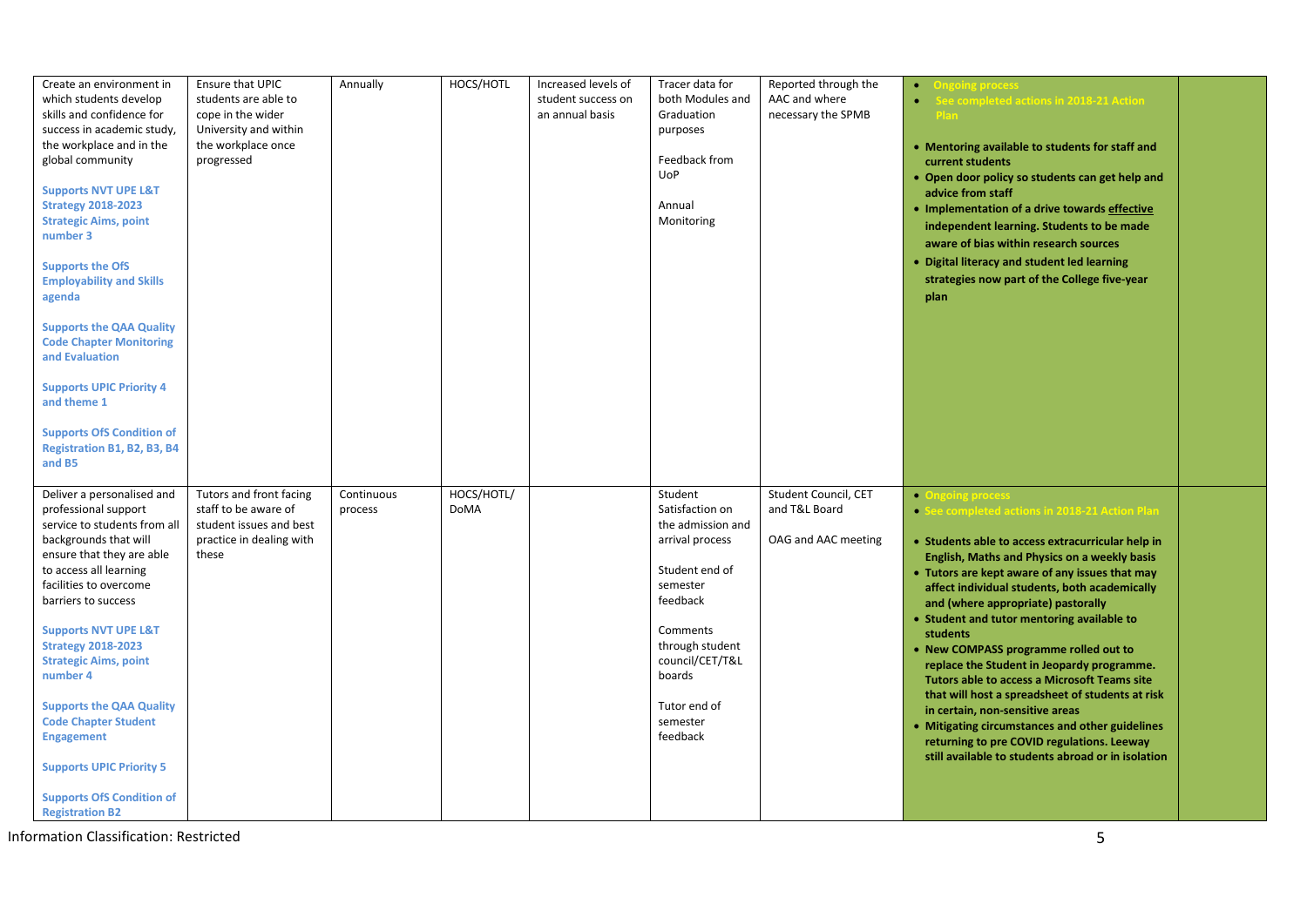#### **UPIC College Action Plan**

#### **Quality Assurance**

| Issue                                                                                                                                                                                                                                                                                                                                                                         | <b>Specific Action</b>                                                                                                                                                                                                                                                                    | Timescale and<br><b>Review Date</b>                                   | Person<br>Responsible | <b>Success</b><br>Criteria / Targets                                            | Evidence of<br>Achievement                                                       | Monitoring, Evaluation<br>Reporting<br>Arrangements                                       | Progress on Actions and Targets (inclusive of<br>dates)                                                                                                                                                                                                                                                                                                                                                                                                                                                                                                                                                                                                                                                                                                                                                                                | Individual<br><b>Actions</b><br>Complete |
|-------------------------------------------------------------------------------------------------------------------------------------------------------------------------------------------------------------------------------------------------------------------------------------------------------------------------------------------------------------------------------|-------------------------------------------------------------------------------------------------------------------------------------------------------------------------------------------------------------------------------------------------------------------------------------------|-----------------------------------------------------------------------|-----------------------|---------------------------------------------------------------------------------|----------------------------------------------------------------------------------|-------------------------------------------------------------------------------------------|----------------------------------------------------------------------------------------------------------------------------------------------------------------------------------------------------------------------------------------------------------------------------------------------------------------------------------------------------------------------------------------------------------------------------------------------------------------------------------------------------------------------------------------------------------------------------------------------------------------------------------------------------------------------------------------------------------------------------------------------------------------------------------------------------------------------------------------|------------------------------------------|
| Programme management<br>& monitoring, including<br>new course development<br><b>Supports NVT UPE L&amp;T</b><br><b>Strategy 2018-2023</b><br><b>Strategic Aims, point</b><br>number 7<br><b>Supports the QAA Quality</b><br><b>Code Chapter Monitoring</b><br>and Evaluation<br><b>Supports UPIC Priority 4</b><br><b>Supports OfS Condition of</b><br><b>Registration B1</b> | Follow College Policies &<br>Regulations for the<br>development of new<br>programmes of study<br>and for expansion of<br>existing programmes<br>Mapping of CPRs against<br>the UK Quality Code<br>Compliance with Navitas<br>UK Quality Manual and<br><b>College Operations</b><br>Manual | Continuous<br>process<br>Each programme<br>to be reviewed<br>annually | HOTL/CDP              | Improved student<br>academic<br>performance<br>Improved student<br>satisfaction | Improved student<br>academic<br>performance<br>Improved student<br>satisfaction  | Partnership<br>management<br>meetings (SPMB/AAC)<br>Navitas UK L&TC<br>Navitas UK L&TF    | • Ongoing process<br>• See completed actions in 2018-21 Action<br>• Programmes monitored annually in<br><b>November</b><br>• HoTL visits academics across the Schools on<br>to the tutors and the DMDS and Module<br>guides are updated<br>• First year business programme LOs to change<br>to match UoP programmes from September<br>2021<br>• HoTL has met with academic in the Business<br>school and is happy that this is moving<br>forward at pace<br>• New Foundation Plus course for student on<br>NQF3 visa with a slightly lower level of<br><b>English Language approved</b><br>• Learning outcomes for new First Year<br><b>Business modules covered in UPIC T&amp;L</b><br>• Discussions with PBS regarding future of<br><b>Economics and Accounting, with the</b><br>potential to move these to integrated<br>programmes |                                          |
| Use of Originality software<br>by College Tutors and<br>awareness of Contract<br>Cheating<br><b>Supports QAA Quality</b><br><b>Code Section Learning and</b><br><b>Teaching and Enabling</b><br><b>Student Success</b><br><b>Supports UPIC Priority 3, 4</b><br>& 5 and Theme 2<br><b>Supports OfS Condition of</b><br><b>Registration B1 and B5</b>                          | Adoption of Turn-it-in<br>Policy<br>Submission policy for<br>electronic submissions                                                                                                                                                                                                       | Policy to be in<br>place in semester<br>201603                        | HOTL/ASO              | Lessening of<br>plagiarised scripts<br>being presented as<br>final submissions  | <b>Tutors using</b><br>Turnitin for<br>formative and<br>summative<br>submissions | Tutor reporting use<br>through Monitoring<br>reports<br>Moodle checks by<br>College Staff | <b>• Ongoing process</b><br>• See completed actions in 2018-21 Action<br>• Tutors to use Turnitin as an educational tool<br>rather than a proscriptive device<br>• Students warned of the consequences of<br>using a contract cheating service from the<br>Induction process and then throughout their<br>enrolments<br>Benefits of not cheating are highlighted to<br>students<br>• As per QAA guidance Turnitin is used as a<br>teaching aid rather than a punitive tool<br>• Online assessment and examinations will<br>remain in place indefinitely                                                                                                                                                                                                                                                                                |                                          |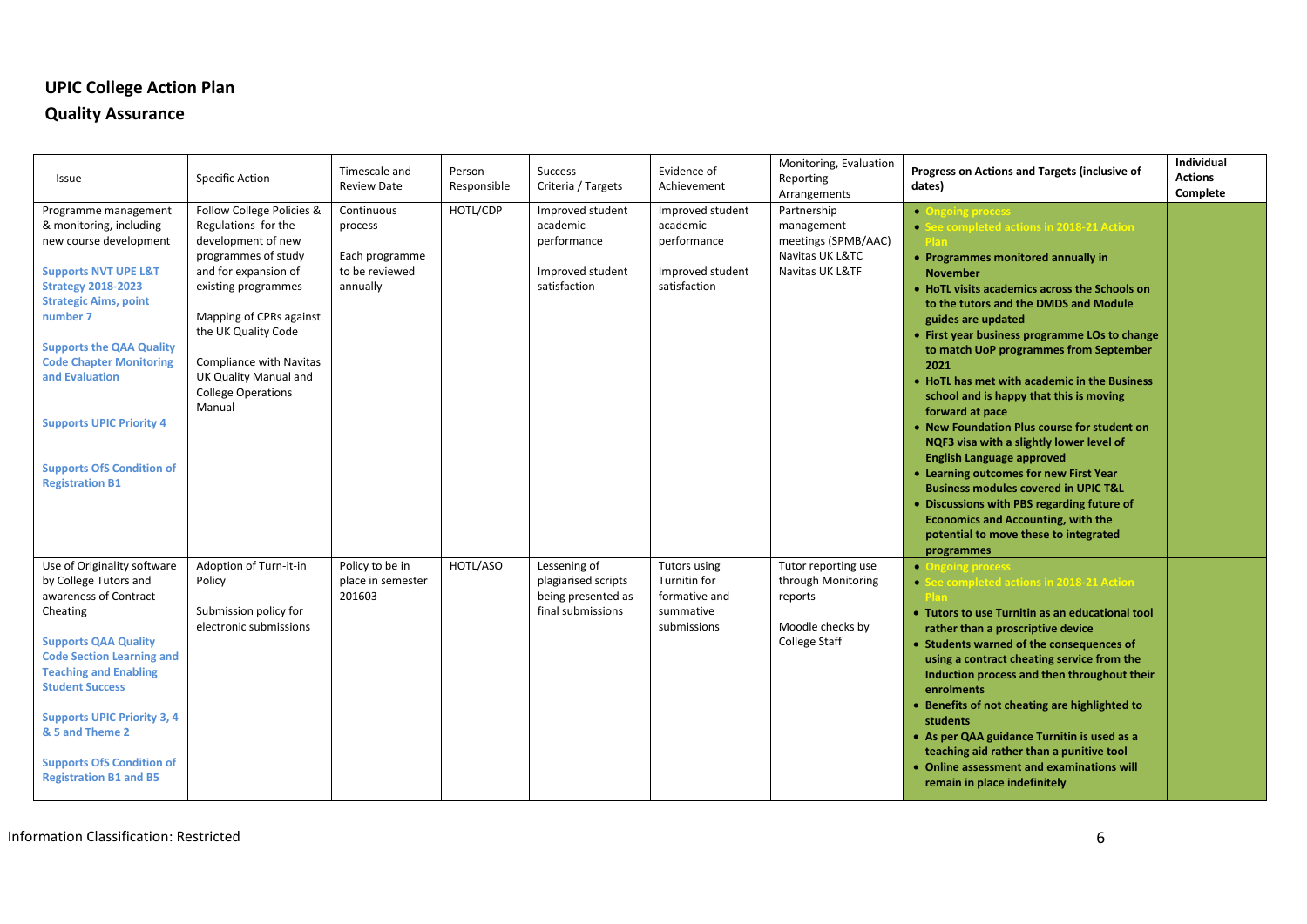| <b>Continuing Professional</b><br>Development<br>(Sessional Staff)<br>• Supports QAA Quality<br><b>Code Section Learning</b><br>and Teaching and<br><b>Enabling Student</b><br><b>Success</b><br>• Supports UPIC priorities<br>2.3 and 4<br>• Supports OfS Condition<br>of Registration B1 and<br><b>B5</b> | Semester workshop<br>A list of workshop topics<br>has been created to be<br>delivered throughout<br>the academic year                                                                                          | On-going process.<br>Jan-Dec.<br>Review each<br>semester | <b>HOTL</b> | Improved quality in<br>teaching and<br>sessional motivation     | Improved feedback<br>on module<br>effectiveness    | Module Survey and<br>feedback sheet for<br>tutors after each<br>workshop day | <b>• Ongoing process</b><br>See completed actions in 2018-21 Action<br><b>Plan</b><br>• Current sessions on the New Quality code<br>complete<br>• College is looking at setting up tutor led CPD<br>for other tutors, where a member of<br>teaching staff may have completed a training<br>course (Navitas or otherwise) the College will<br>ask that tutor to share the knowledge widely<br>• Tutors are asked to complete one Navitas PD<br>session a semester. Student Services Officer<br>taking part in Project TEN to provide in<br>house training<br>• Sessions in online grading set up by the HoTL<br>fore semester 202002<br>• New CDP sessions on innovative teaching<br>available through Navitas UPE Academic<br><b>Registry</b> |                      |
|-------------------------------------------------------------------------------------------------------------------------------------------------------------------------------------------------------------------------------------------------------------------------------------------------------------|----------------------------------------------------------------------------------------------------------------------------------------------------------------------------------------------------------------|----------------------------------------------------------|-------------|-----------------------------------------------------------------|----------------------------------------------------|------------------------------------------------------------------------------|-----------------------------------------------------------------------------------------------------------------------------------------------------------------------------------------------------------------------------------------------------------------------------------------------------------------------------------------------------------------------------------------------------------------------------------------------------------------------------------------------------------------------------------------------------------------------------------------------------------------------------------------------------------------------------------------------------------------------------------------------|----------------------|
| Student Handbook (Study<br>Guide)<br>(Annual Review)<br>• Supports QAA Quality<br><b>Code Section Learning</b><br>and Teaching and<br><b>Enabling Student</b><br><b>Success</b><br>• Supports UPIC priorities<br>1, 283<br>• Supports OfS Condition<br>of Registration B2                                   | Review and update the<br>current Student<br>Handbook to reflect<br>recent changes in the<br>branding and regulations<br>in the college<br>(Read and highlighted<br>sections that need<br>amending or updating) | Annual review to<br>take place during<br>the 03 semester | <b>HOTL</b> | <b>Revised Handbook</b><br>to be ready for 01<br>Semester start | <b>Revised Handbook</b><br>to be made<br>available | College Teaching and<br>Learning Board/CMT                                   | <b>• Ongoing process</b><br>• See completed actions in 2018-21 Action<br>Handbook to be updated for each semester                                                                                                                                                                                                                                                                                                                                                                                                                                                                                                                                                                                                                             | <b>Ingoing</b> actio |
| <b>UPIC Specific Tutor</b><br>Handbook<br>• Supports QAA Quality<br><b>Code Section Learning</b><br>and Teaching and<br><b>Enabling Student</b><br><b>Success</b><br>• Supports UPIC priorities<br>$2,3$ and 4                                                                                              | Review and update the<br>current Tutor Handbook<br>to reflect recent changes<br>in the branding and<br>regulations in the<br>college<br>(Read and highlighted<br>sections that need<br>amending or updating)   | Annual review to<br>take place during<br>the 03 semester | HOTL        | New handbook to<br>be ready for 201803<br>semester              | New Handbook to<br>be made available               | College Teaching and<br>Learning Board/CMT                                   | • Ongoing process<br>• See completed actions in 2018-21 Action<br>• Updated for each semester<br>• Stared online and sent to tutors on a<br>semester basis<br>• Forms part of the new tutor induction<br>• Annex's include the Moderation Guidance<br>pack                                                                                                                                                                                                                                                                                                                                                                                                                                                                                    |                      |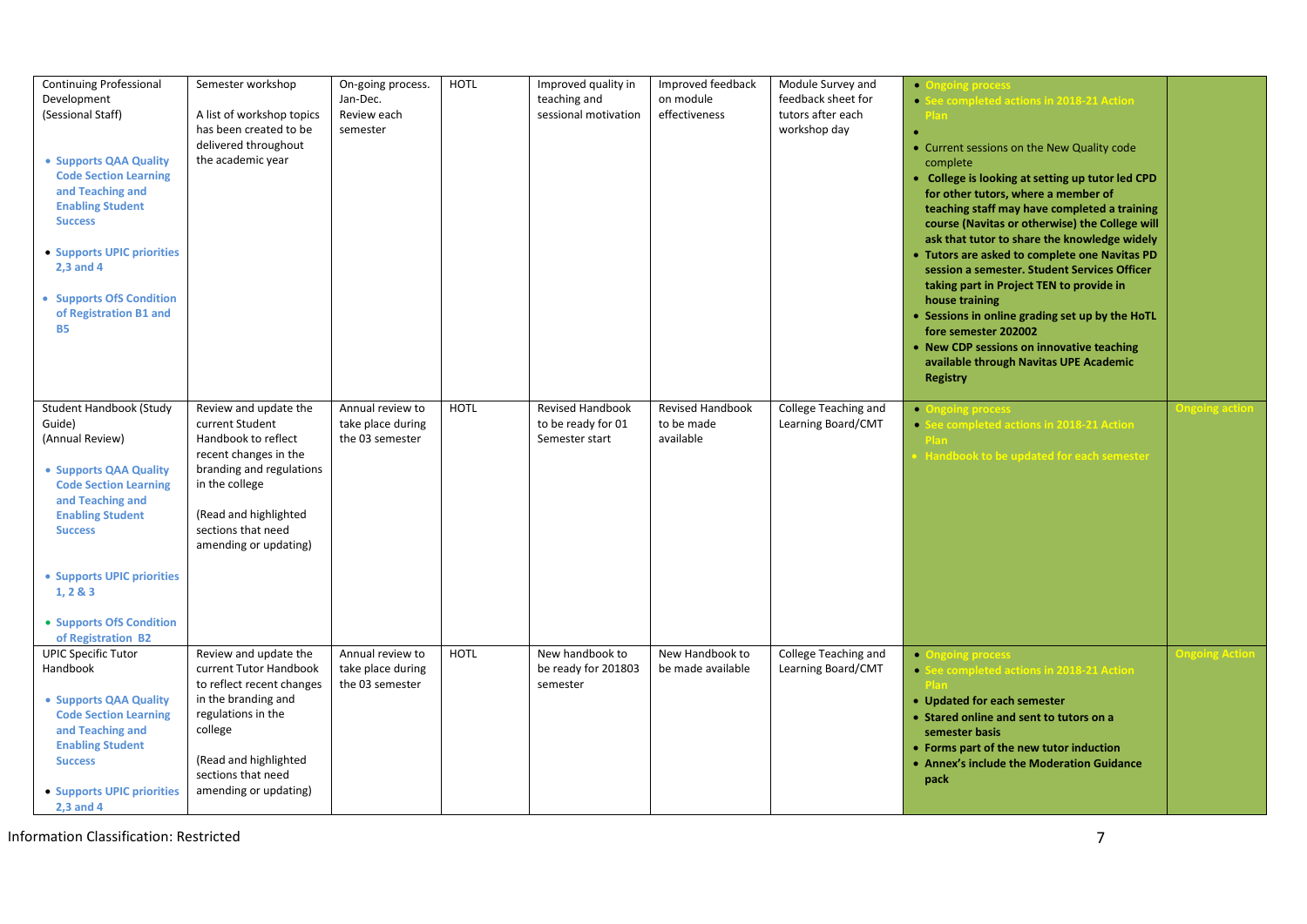| Maintain up-to-date          | Ensure that the teaching   | Annual        | HOTL | <b>Annual Monitoring</b> | All documents     | CTLB/AAC |                                            |  |
|------------------------------|----------------------------|---------------|------|--------------------------|-------------------|----------|--------------------------------------------|--|
|                              |                            |               |      |                          |                   |          | • Ongoing process                          |  |
| governance                   | and learning outcomes      | Monitoring of |      | Period November -        | signed off by NVT |          | • See completed actions in 2018-21 Action  |  |
| documentation                | in the college             | Programmes.   |      | December                 | Academic Registry |          | Plan                                       |  |
|                              | successfully map to the    |               |      |                          |                   |          |                                            |  |
| • Supports NVT UPE L&T       | learning outcomes on       |               |      |                          |                   |          |                                            |  |
| <b>Strategy 2018-2023</b>    | the equivalent degree      |               |      |                          |                   |          | New NPR/CPRs approved through Navitas      |  |
| <b>Strategic Aims, point</b> | programmes at PU.          |               |      |                          |                   |          | and will be available on UPICs website and |  |
| number 7                     |                            |               |      |                          |                   |          | <b>Moodle pages</b>                        |  |
|                              | Meetings with PU           |               |      |                          |                   |          |                                            |  |
|                              | academic staff and UPIC    |               |      |                          |                   |          |                                            |  |
| • Supports the QAA           |                            |               |      |                          |                   |          |                                            |  |
| <b>Quality Code Chapter</b>  | Tutors to ensure that      |               |      |                          |                   |          |                                            |  |
| <b>Monitoring and</b>        | UPIC T&L adequately        |               |      |                          |                   |          |                                            |  |
| <b>Evaluation</b>            | prepares students for      |               |      |                          |                   |          |                                            |  |
|                              | the rigours of University. |               |      |                          |                   |          |                                            |  |
| • Supports UPIC Priority     |                            |               |      |                          |                   |          |                                            |  |
|                              | UPIC tutors required to    |               |      |                          |                   |          |                                            |  |
|                              | update T&L when            |               |      |                          |                   |          |                                            |  |
|                              | required to do so by the   |               |      |                          |                   |          |                                            |  |
|                              | HOTL. This process is      |               |      |                          |                   |          |                                            |  |
|                              | informed through the       |               |      |                          |                   |          |                                            |  |
|                              | annual monitoring          |               |      |                          |                   |          |                                            |  |
|                              | programme.                 |               |      |                          |                   |          |                                            |  |
|                              |                            |               |      |                          |                   |          |                                            |  |
|                              |                            |               |      |                          |                   |          |                                            |  |
|                              |                            |               |      |                          |                   |          |                                            |  |
|                              |                            |               |      |                          |                   |          |                                            |  |
|                              |                            |               |      |                          |                   |          |                                            |  |
|                              |                            |               |      |                          |                   |          |                                            |  |
|                              |                            |               |      |                          |                   |          |                                            |  |
|                              |                            |               |      |                          |                   |          |                                            |  |
|                              |                            |               |      |                          |                   |          |                                            |  |
|                              |                            |               |      |                          |                   |          |                                            |  |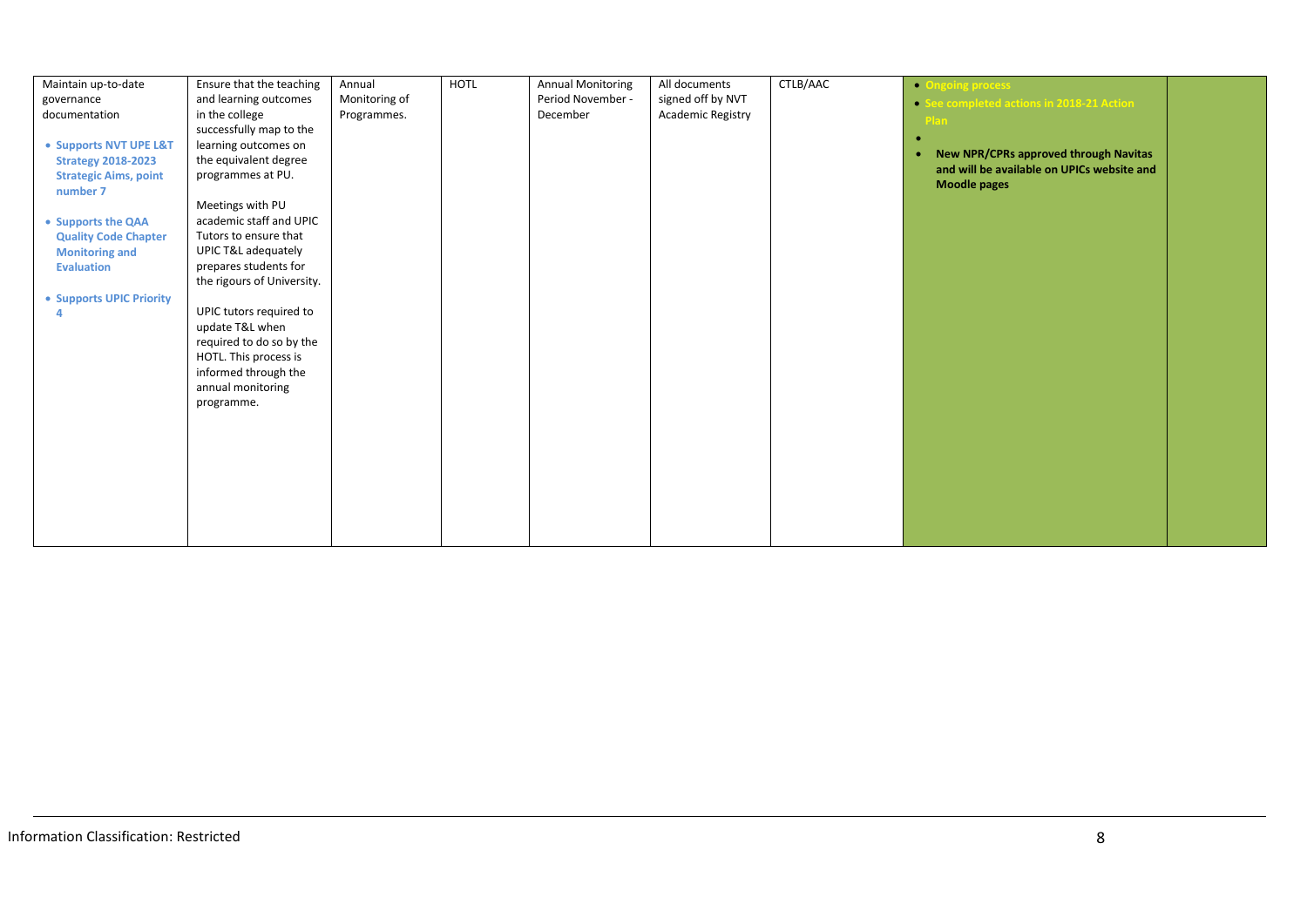# **College Action Plan Student Engagement and Student Support**

| Issue                                                                                                                                                                                                                                                                                                                                                                                                                           | <b>Specific Action</b>                                                                                                                                                             | Timescale and<br><b>Review Date</b>                             | Person<br>Responsible | Success<br>Criteria / Targets                                                           | Evidence of<br>Achievement                                                                                                                                                                                                                             | Monitoring, Evaluation<br>Reporting<br>Arrangements                       | Progress on Actions and Targets (inclusive of<br>dates)                                                                                                                                                                              | Individual<br><b>Actions</b><br>Complete |
|---------------------------------------------------------------------------------------------------------------------------------------------------------------------------------------------------------------------------------------------------------------------------------------------------------------------------------------------------------------------------------------------------------------------------------|------------------------------------------------------------------------------------------------------------------------------------------------------------------------------------|-----------------------------------------------------------------|-----------------------|-----------------------------------------------------------------------------------------|--------------------------------------------------------------------------------------------------------------------------------------------------------------------------------------------------------------------------------------------------------|---------------------------------------------------------------------------|--------------------------------------------------------------------------------------------------------------------------------------------------------------------------------------------------------------------------------------|------------------------------------------|
| Effectiveness of the<br><b>COMPASS Programme</b><br>• Supports QAA Quality<br><b>Code Section Learning</b><br>and Teaching and<br><b>Enabling Student</b><br><b>Success</b><br>• Supports QAA Quality<br><b>Code Section Student</b><br><b>Engagement</b><br>• Supports UPIC priority<br>3&5<br>• Supports OfS Condition<br>of Registration B2                                                                                  | Provide support for<br>those students identified<br>for:<br>Attendance issues<br>Behavioural issues<br>Academic shortcomings<br>U18<br>Welfare matters                             | On-going -<br>To be reviewed at<br>each CTLB and<br>CMT meeting | CTLB/CMT<br>members   | Increased student<br>performance<br>Ensure<br>interventions are<br>effective and timely | <b>Academic KPIs</b>                                                                                                                                                                                                                                   | CTLB/CMT                                                                  | <b>• Ongoing process</b><br>• See completed actions in 2018-21 Action<br>• COMPASS programme now fully in place<br>and operational<br><b>Weekly COMPASS meeting with the</b><br>$\bullet$<br>Student Support Team, the HoTL and CD/P |                                          |
| The careful recruitment<br>and effective use of agents<br>• Supports QAA Quality<br><b>Code Section</b><br>Admissions,<br><b>Recruitment and</b><br><b>Widening Access</b><br>• Supports QAA Quality<br><b>Code Section Learning</b><br>and Teaching and<br><b>Enabling Student</b><br><b>Success</b><br>• Supports QAA Quality<br><b>Code Section Student</b><br><b>Engagement</b><br>• Supports UPIC Priority<br>$\mathbf{3}$ | Agents recruited and<br>contracted through a<br>Navitas centralised<br>process<br>Annual review of agent<br>contracts in conjunction<br>with controlling<br>authority in Australia | Annually                                                        | DMA/CDP               | Increased student<br>satisfaction                                                       | Positive feedback<br>from Navitas source<br>county offices<br>Positive student<br>feedback (survey<br>data)<br>Successful scrutiny<br>of applications for<br>study<br>Improved student<br>arrival statistics<br>Decreased visa<br>rejection statistics | Monitored by Navitas<br>at a Group level<br>through Salesforce<br>reports | • Ongoing process<br>• See completed actions in 2018-21 Action<br>Plan                                                                                                                                                               |                                          |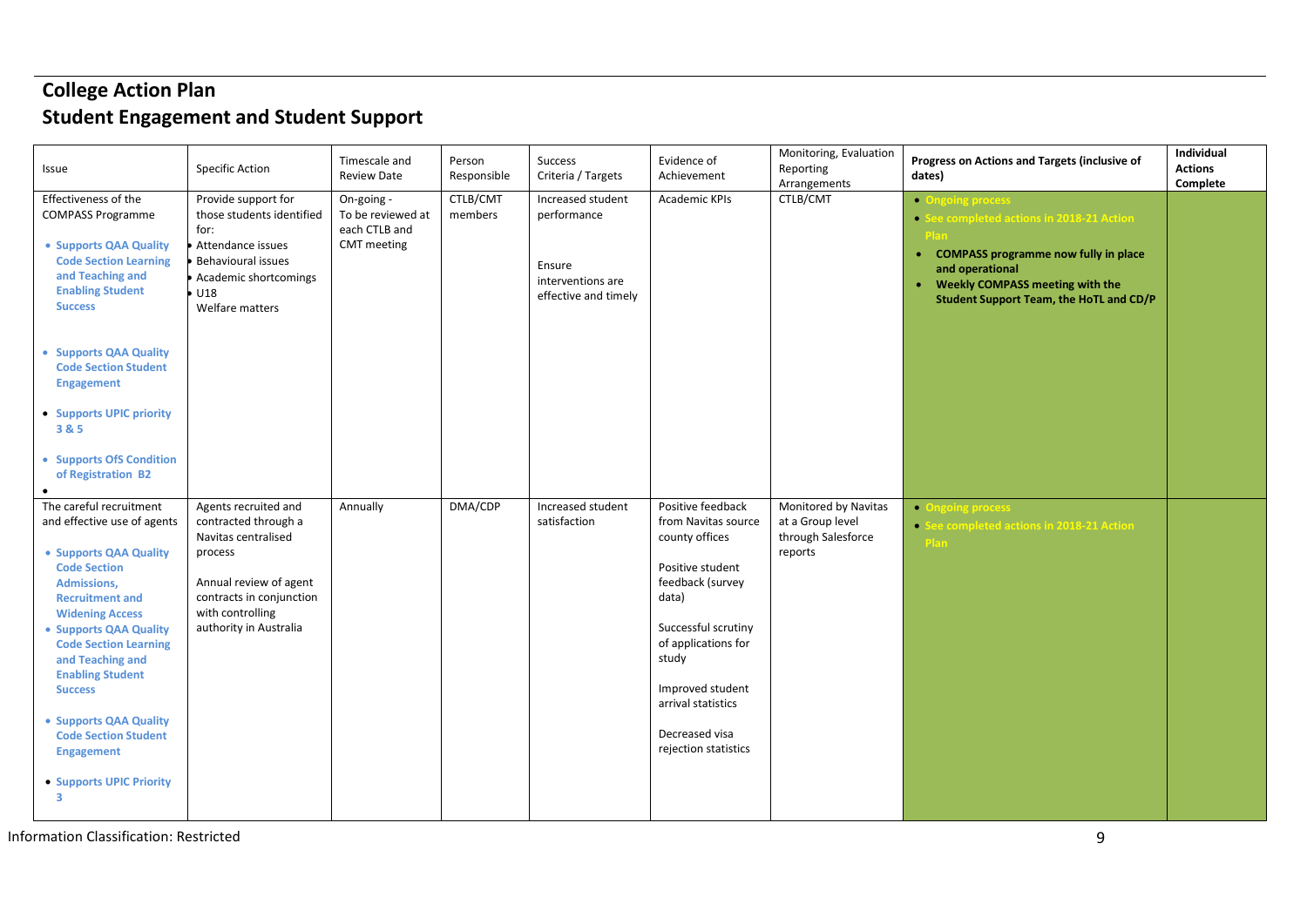| Ensure attendance                             | Students to attend >85% | Weekly | SSC/HOTL | Increased student | Increase in average  | Navigate bookings    | <b>Ongoing Process</b>                                                       |
|-----------------------------------------------|-------------------------|--------|----------|-------------------|----------------------|----------------------|------------------------------------------------------------------------------|
| monitoring is effective                       | of taught sessions      |        |          | attendance        | student attendance   | checked on a weekly  | Weekly process in place to check bookings                                    |
|                                               |                         |        |          |                   | Relative increase in | basis throughout the | via Navigate                                                                 |
| • Supports QAA Quality<br><b>Code Section</b> |                         |        |          |                   | student grades       | semester             | Weekly updates sent to UKVI compliance                                       |
| • Supports QAA Quality                        |                         |        |          |                   |                      | Reported to the T&L  | New attendance monitoring programme in<br>place to consider blended learning |
| <b>Code Section Student</b>                   |                         |        |          |                   |                      | Board                | approach and geographical placement of                                       |
| <b>Engagement</b>                             |                         |        |          |                   |                      |                      | students                                                                     |
| <b>Supports the QAA</b>                       |                         |        |          |                   |                      |                      | New Student Route attendance policy now                                      |
| <b>Quality Code Chapter</b>                   |                         |        |          |                   |                      |                      | in place                                                                     |
| <b>B8 Programme</b><br><b>Monitoring and</b>  |                         |        |          |                   |                      |                      | Students are now liable to stage 1                                           |
| <b>Evaluation</b>                             |                         |        |          |                   |                      |                      | warnings after two weeks                                                     |
| • Supports UPIC priorities                    |                         |        |          |                   |                      |                      |                                                                              |
| 1, 2, 3 and 5                                 |                         |        |          |                   |                      |                      |                                                                              |
| • Supports OfS Condition                      |                         |        |          |                   |                      |                      |                                                                              |
| of Registration B2                            |                         |        |          |                   |                      |                      |                                                                              |
|                                               |                         |        |          |                   |                      |                      |                                                                              |

#### **UoP Periodic Review Action Plan March 2021**

| Recommendation |                                                                                                                                                                                               | <b>Proposed Actions/Needs</b>                                                                                                                                                                              | <b>Reporting to</b>                                                        | Person<br><b>Responsible</b>    | <b>Progress</b>                                                                                                                          |
|----------------|-----------------------------------------------------------------------------------------------------------------------------------------------------------------------------------------------|------------------------------------------------------------------------------------------------------------------------------------------------------------------------------------------------------------|----------------------------------------------------------------------------|---------------------------------|------------------------------------------------------------------------------------------------------------------------------------------|
| $\mathbf{1}$   | Whilst high levels of student support are<br>commendable the College need to ensure<br>there is a strategy for students to become<br>independent learners which is upheld<br>through practice | Staff/Teacher/Student Forum to discuss<br>recommendation. Input from academic<br>sessions<br>See PR recommendation three as this will feed<br>into the resolution of this recommendation if<br>successful. | College CMT, T&L Board<br>and CET, AAC<br>Committee                        | DJ/TTJ/ATS                      | <b>Ongoing</b><br><b>Forum Meeting to</b><br>be set up for May<br><b>Semester (202102)</b><br>See progress in<br><b>recommendation 3</b> |
| $\overline{2}$ | Staff should be strongly encouraged to<br>undertake development and any funding<br>opportunities for this should be clearly<br>communicated.                                                  | Staff/Teacher/Student Forum to discuss<br>recommendation. Input from Navitas<br>Academic registry Required                                                                                                 | College CMT, T&L Board<br>and CET, Navitas UPE<br><b>Academic Registry</b> | DJ/PMC/ATS/Academic<br>Registry | <b>Ongoing</b><br><b>Forum Meeting to</b><br>be set up for May<br><b>Semester (202102)</b>                                               |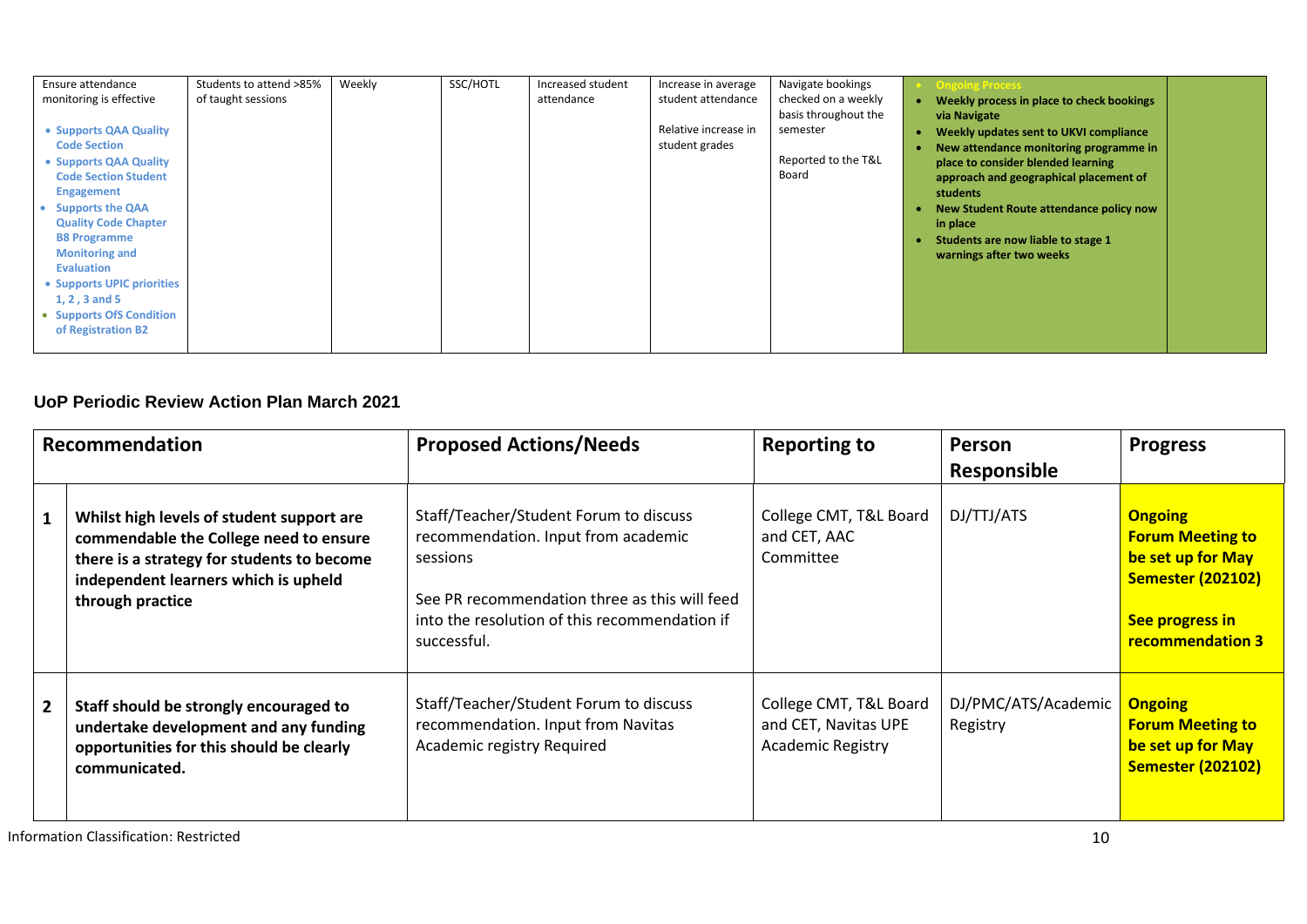|   | It hasn't been clear to the Panel as to<br>whether there is any contractual obligation<br>for University of Plymouth academics,<br>teaching on the programme to be progressed<br>into, to provide direct information, advice<br>and guidance to students on UPIC<br>programmes. This approach should be<br>standardised if not already in place. | DJ to contact University link tutors to make<br>them aware of recommendation.<br>DJ to raise at FoSE Forum.<br>List of willing UoP academics in relevant areas<br>required.<br>DJ and TTJ to set up programme/calendar of<br>events across courses/<br>See PR recommendation one as successful<br>completion will aid in the transition to an<br>Independent Learner.                                                                                          | College CMT, T&L Board<br>and CET, AAC<br>Committee. FoSE Forum | DJ/TTJ/Selected UoP<br>Academics     | <b>Ongoing</b><br>See progress in<br>recommendation 1                                                                                                                                                                                                       |
|---|--------------------------------------------------------------------------------------------------------------------------------------------------------------------------------------------------------------------------------------------------------------------------------------------------------------------------------------------------|----------------------------------------------------------------------------------------------------------------------------------------------------------------------------------------------------------------------------------------------------------------------------------------------------------------------------------------------------------------------------------------------------------------------------------------------------------------|-----------------------------------------------------------------|--------------------------------------|-------------------------------------------------------------------------------------------------------------------------------------------------------------------------------------------------------------------------------------------------------------|
| 4 | Consider updating reading lists in module<br>outlines to ensure they contain the most<br>relevant materials to seek standardisation of<br>practice in quantity, quality and currency<br>across modules.                                                                                                                                          | DJ To contact ATS in first instance and request<br>updated reading lists for DMDs                                                                                                                                                                                                                                                                                                                                                                              | College CMT, T&L Board<br>and CET,                              | DJ/ATS                               | <b>Completed</b><br><b>Initial email sent on</b><br>20th April 2021                                                                                                                                                                                         |
| 5 | That a clear and transparent assessment<br>strategy is developed and noted                                                                                                                                                                                                                                                                       | DJ to review assessments on each module and<br>consider, in conjunction with the tutor and<br>relevant UoP staff (where appropriatte)<br>whether assessments are relevant and why we<br>assess in this manner for these modules.<br>Assessments need to continuously assess<br>capabilities in written and spoken English and<br>provide soft skills such as Presentation and<br>Exam techniques.<br>Staff/Teacher/Student Forum to discuss<br>recommendation. | College CMT, T&L Board<br>and CET, AAC<br>Committee             | DJ/PMC/ATS/Relevant<br>UoP academics | <b>Completed</b><br><b>Assessment Strategy</b><br>reviewed and in line<br>with UoP Level 4<br>provision. Tutors<br>encouraged to use<br><b>CW based</b><br>assessments unless<br><b>Fianl exams</b><br>necessary (such as<br>maths, physics,<br>accounting) |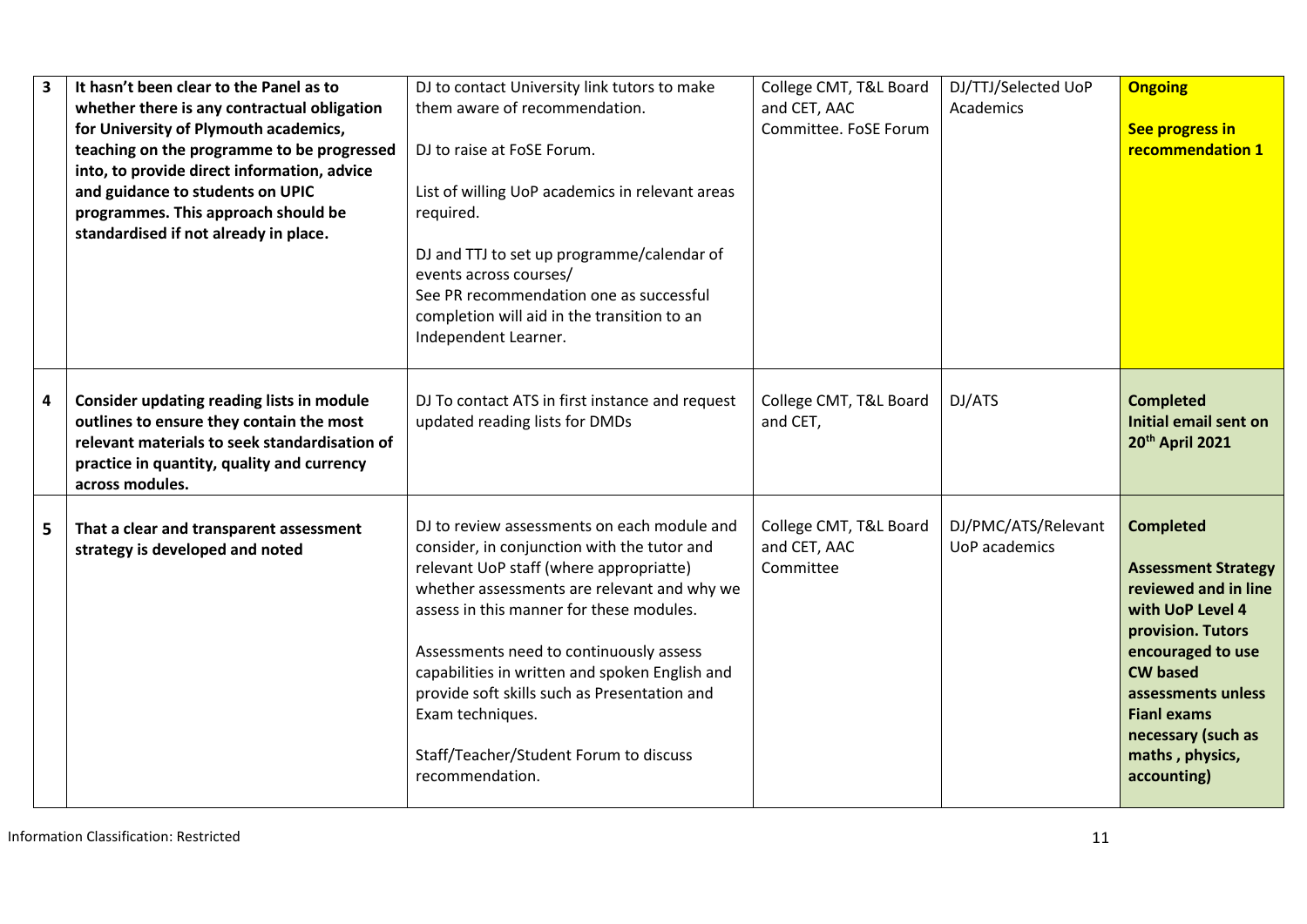| 6 | To review the roles of academic staff within<br>the College and consider expanding these to<br>provide opportunities for academic support<br>commensurate with an academic tutor<br>model, particularly in the period prior to<br>transition to University to support students<br>to move to this model and benefit from | In order for this one to occur it would take:<br>Navitas UPE HR to review and change current<br>tutor contracts and UPIC to review current<br>budget to consider potential extra teaching<br>cost. | College CMT/ Navitas<br><b>UPE/Navitas Academic</b><br>Registry | UPIC/Navitas<br>UPE/Navitas Academic<br>Registry | <b>Ongoing but unlikely</b><br>to complete in<br><b>current format. ATS</b><br>contracts and pay<br>structures will not<br>change. |
|---|--------------------------------------------------------------------------------------------------------------------------------------------------------------------------------------------------------------------------------------------------------------------------------------------------------------------------|----------------------------------------------------------------------------------------------------------------------------------------------------------------------------------------------------|-----------------------------------------------------------------|--------------------------------------------------|------------------------------------------------------------------------------------------------------------------------------------|
|   | content and academic expertise.                                                                                                                                                                                                                                                                                          | However: Navitas Academic Registry already<br>looking into Personal Tutor model within the<br>L&T Five Year plan.                                                                                  |                                                                 |                                                  | <b>Navitas UPE</b><br><b>Academic Registry</b><br><b>L&amp;T 5 year plan may</b><br>hold the answer.                               |

# **UPIC Five Year Plan Learning and Teaching Summary**

| Proposal       |                                                                                             | <b>Proposed Actions/Needs</b>                                                                                                                        | <b>Reporting to</b> | <b>Person</b> | <b>Progress</b>                                                                        |
|----------------|---------------------------------------------------------------------------------------------|------------------------------------------------------------------------------------------------------------------------------------------------------|---------------------|---------------|----------------------------------------------------------------------------------------|
|                |                                                                                             |                                                                                                                                                      |                     | Responsible   |                                                                                        |
|                | <b>Increase Student Satisfaction and Net</b><br><b>Promoter Score</b>                       | Increase NPS through student enhancement,<br>engagement and support                                                                                  | HoTL/AR/CPD         | HoTL/CSC/CSO  | <b>Benchmark from 2021 Survey</b>                                                      |
| $\overline{2}$ | Curriculum design to include relevant<br>digital resources in the classroom                 | ATS to identify digital needs and report to HoTL<br>who can advise best options                                                                      | HoTL/AR/AAC         | HoTL/ATS      | <b>Ongoing. Several modules</b><br>include relevant digital<br>resources already       |
| 3              | Student led assessments and Learning and<br><b>Teaching</b>                                 | Ensure that tutors are aware of Learning and<br>Teaching strategy. Tutor Observations to<br>guarantee that Student based learning is taking<br>place | HoTL/AR/AAC         | HoTL/ATS      | <b>Ongoing. Part of Teaching and</b><br>Learning Strategy and is in<br>widespread use  |
| 4              | <b>Creation of separate Alumni based Student</b><br>Council                                 | Contact previous student council members to<br>gauge interest. One to two meetings annually                                                          | HoTL/CDP            | HoTL/CSC/CSO  | <b>Ongoing. Needs input of CSC</b><br>and CSO                                          |
| 5              | Increase the use of Successful UPIC Alumni<br>in UoP Marketing Materials and<br>Internships | Identification of suitable candidates for<br>inclusion in marketing campaigns                                                                        | CPD/DoMA            | CSC/CSO/DoMA  | <b>Ongoing. Current students and</b><br>Alumnus involved in YouTube<br>video campaigns |